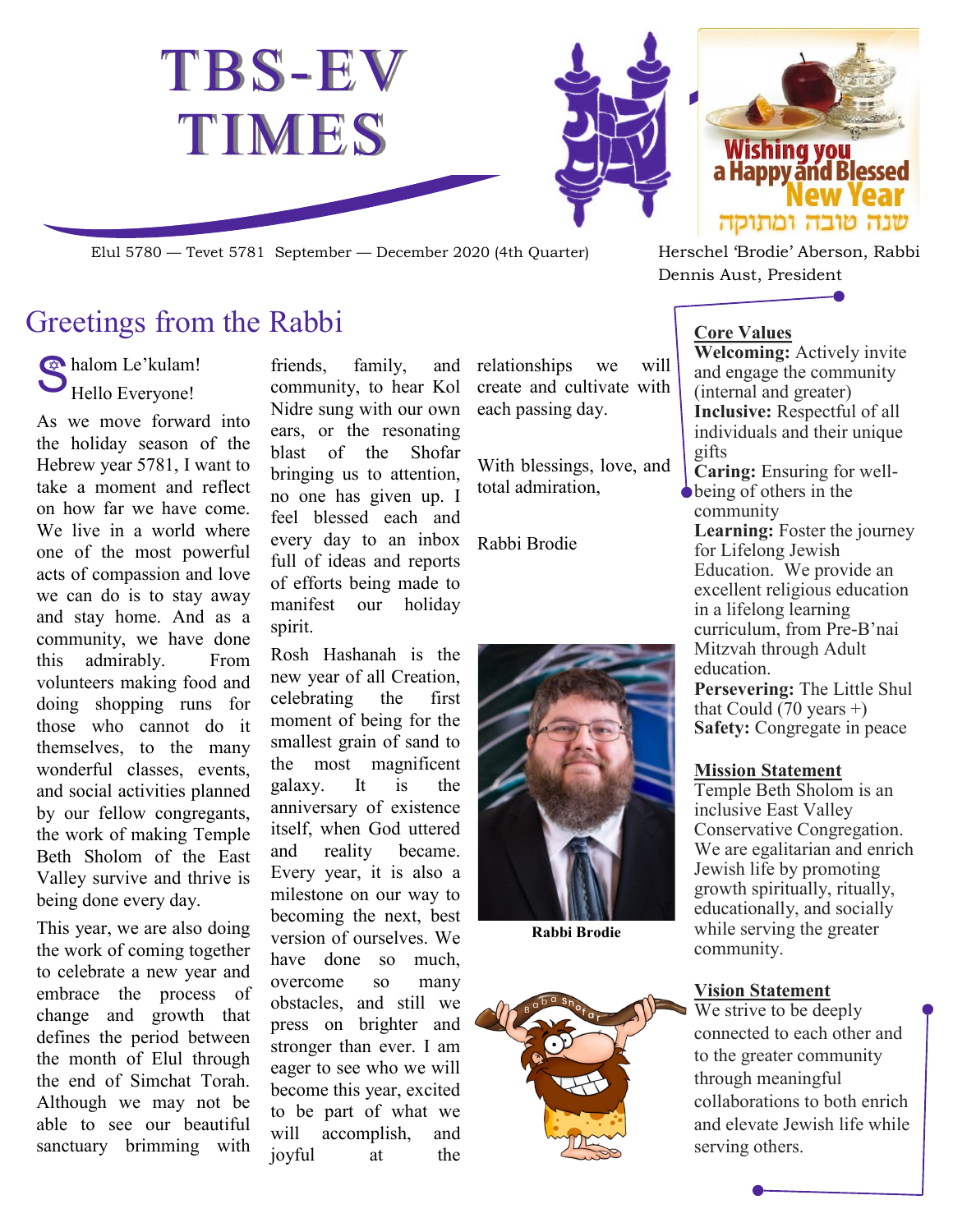## Donation / Giving to Temple Beth Sholom

This is a list of the many different<br>funds that you can donate to at funds that you can donate to at Temple Beth Sholom. Payments can be made on-line at tbsev.org or in person.

#### **Donation Funds**

**General Fund**: A donation to this fund assists in the general running of TBS-EV. It goes to the heart of the synagogue and is used where is most needed.

**TBS-EV Religious School**: Monies increase the quality of the programs and materials available to our students.

**Jaffa Endowment Fund**: Helps provide religious school tuition scholarships to TBS-EV Religious School students.

**Youth Funds**: (Kadima & Teens)  $(4<sup>th</sup> - 12<sup>th</sup>$  Grade): Enhances the programs and activities in which our younger members can participate.

### Virtual Hanukkah Madlibs

writual zoom gatherings we virtual zoom gatherings we played Madlibs and came up with the following:

### **Celebrating the Jewish Holidays 101:**

We all know how to celebrate Hanukkah - we light the [crap], sing [brown] songs, eat oily [dogs], and play dreidel. But how do we celebrate some of the other [bonito/ pretty] holidays throughout the year? Well, on Tu B'Shevat, we celebrate by planting a [roof] in the ground or by donating money to an organization that plants trees in [Scottsdale]. To celebrate Purim, we read the Book of [Joe Wechsler] and wear [blue] costumes. On Passover

**Mark Foster Fund**: For children in need without regard to race, religion or gender.

**Shiva Fund**: To provide traditional nourishment process for families in mourning. It may be used for meals for the family or food for the family's shiva.

**Ritual Fund**: This fund is managed by our Ritual Committee and is used for the care of our Torah and their dressings, prayer books, tallit, and various religious objects needed by the TBS-EV community. A donation for a yahrzeit or Aliyah received is often made to this fund.

**Oneg/Kiddush Fund**: Supports TBS-EV sponsored Onegs & Kiddushes. (Sponsor an Oneg or Kiddush for that special occasion) **Be sure to visit our Kiddush sponsor page on the website and fill out the webform.**

we have a special meal called a Seder, which means ["phone"]. Someone hides the [computer] and all the kids try to find it at the end of the Seder. On Sukkot we build a [lady] outside and then [jugamos/ play] in it for [9] days. There are many more holidays, but one of the most [beautiful] is Shavuot. That's when we stay up and [dormimos/ sleep] all night long, and then the next day, we listen to the reading of the Ten [Books]. I guess that's why the call us the People of the [Meteorologists].

#### **Hanukkah Wishes:**

It has been an especially [superfluous] Hanukkah for me this year. I am surrounded by friends, family, great food, and lots of

**Ellie Keleman Kitchen Fund**: These donations help maintain and update the kitchen facility.

**Library Fund**: Helps buy materials and supplies for the TBS-EV library.

**Rabbi's Discretionary Fund (RDF)**: Contributions are used, as the name indicates, at the Rabbi's discretion, and anonymously, to assist members of the community who are in need.

**Tree of Life**: Order a leaf to celebrate your simcha. Examples include birth of a baby, wedding anniversary, and bar/bat mitzvah.

**Memorial Board**: Honor your beloved with a Yahrzeit Memorial plaque.

#### **(Visit the website and click on the donation tab)**



[cars]. I feel so thankful, and I consider myself especially [clean], so I'd like to share my Hanukkah wishes for you all: May your garden overflow with [dogs]. May you receive many [books] from your children. May your [juguetes/toys] be few and far between. May you always have [underwear] when you really need it. May your [people] never show when you [progress], and may you live out your days in health, wisdom, and with many [rabbis]. I hope you have a [crazy] Hanukkah filled with the light and love of good [schools] and finally ... I hope you don't get indigestion from eating too many [supermarkets].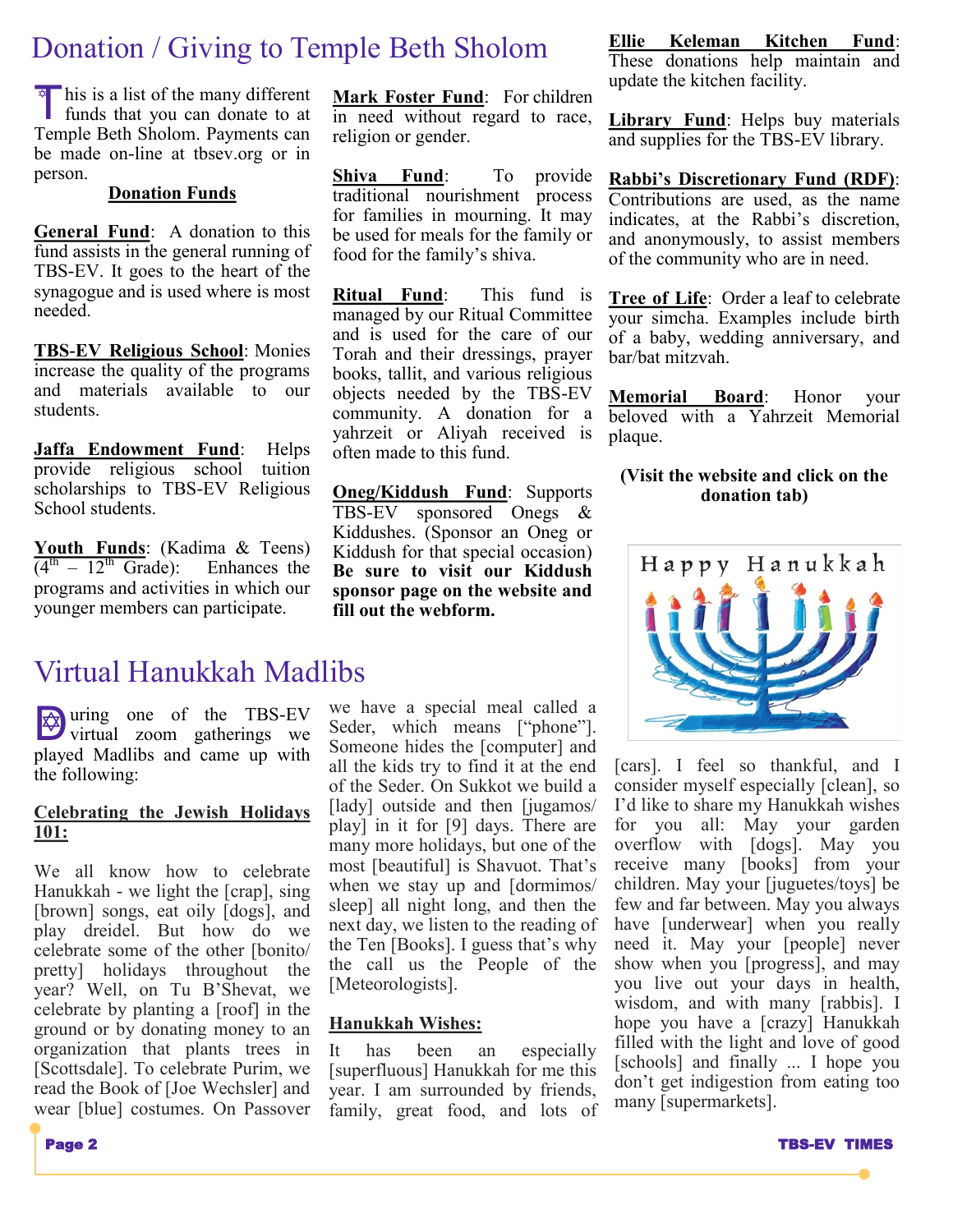## Shiva

we you ever wondered what is<br>expected of you when you attend ave you ever wondered what is a shiva? Many of us have, so here are some pointers. Each community has their own traditions. Below is a combination of the Jewish traditions and the TBS-EV traditions.

**Logistics** The word 'shiva' means seven, and refers to the period of intense mourning that follow the funeral. Many, for personal, family, or communal reasons, choose to observe this intense period of public mourning for a shorter period of time – often for only two or three evenings. Multiple days provide the community opportunity to support the family. The family may designate shiva call hours, which must be respected. Participating in a minyan is a

mitzvah, and usually extends the visit time by twenty minutes.

### **Attire**

It is not required to dress for Shabbat (those leading the service usually dress up a bit more). One should dress in a respectful fashion – avoid tattered and messy clothing. Given that temperatures can be quite high in our area, shorts are not uncommon. However, they should be modest, and shoulders should be covered (for both men and women). The most important thing to keep in mind is that you are showing your support for the family,

## President's Message

Autumn is here and it is usually followed by less harsh temperatures, and with it people in Arizona suddenly and magically become pleasant and polite again. This year seemed like the longest summer ever with COVID and quarantine. It's true, this year has dragged on in many ways where others usually zip by faster than we can keep up with, but we are persevering as a community.

We persevere because TBS-EV is not just a place, but an ideological construct of community and a commitment to each other to make our world a better place. We and your presence should demonstrate that rather than distract from it.

**Entering the House** Visitors making a shiva call customarily enter the house in a quiet and non-intrusive manner. It is typical that a visitor walks directly into the house without knocking.

#### **Refrain from Initiating Conversation**

Uncharacteristic to usual interactions, visitors should avoid initiating conversations with others making a shiva call and generally listen and offer support when engaged. This is a time for mourners to express their thoughts and feelings, and only when invited for conversation should the visitor engage. This seems counter to what and generally feels appropriate, but it is based on the principles of Jewish mourning. Most of all, those making a shiva call should not attempt to engage in theological discussion or explorations of what has happened. The visitors are there to support the family, not offer counsel.

**Attention to Atmosphere** During the shiva call it is essential to focus on the needs of the mourner. Visitors should always be mindful of the solemnity and the seriousness of the shiva visit. The shiva house is not the place for casual lighthearted conversations that do not contribute to the needs of the mourners. Attention should be paid to the atmosphere in the house of mourning because this will help guide them on

may have had to close our sanctuary, but our community is always open. It is during times of crisis and adversity that we learn the most about who we are and who we can rely on to be there for us. For some of us, it shows us equally or more importantly, who we can be there for.

We are Jews, and as such we have accepted the commandment to observe Shabbat; To set aside one day a week to take a break from our work and spend some time recognizing adversity is a part of life. Every Pesach, every Purim, every Yom Kippur, every Tisha B'Av and every Chanukkah, we remember the adversities of our

what is and is not appropriate behavior. It is important to be careful not to offend and adhere to the customs and rituals that are being followed by the mourners.

**Eating** It is customary and a long-standing tradition for friends, extended family and the Jewish community to provide food for the mourn-ers. Meals are traditionally intended for the mourners, so that they do not have to be concerned with mundane needs, and not for individuals making a shiva call. However, it is quite common today for all to partake in some of the food (the snack type food) as opposed to the meal type food. It is traditional for the TBS-EV community to bring something to share with the community – baked goods, fresh fruit, or other snack food. Our shiva committee brings a light spread of fruit, baked goods and water; this, however, is not usually enough for everyone or for multiple evenings. If a person who is making a shiva call is not able to bring something, that person usually makes a donation to the shiva fund shortly after shiva is over.

It is not customary to remove food from a shiva house unless it is being disposed of or donated to a charity. It is not uncommon for a family to send unopened, kosher, commercially baked products to TBS-EV for future use after the shiva period is over.

[http://www.shiva.com/learning-center/](http://www.shiva.com/learning-center/visiting/act/) [visiting/act/](http://www.shiva.com/learning-center/visiting/act/) was used as a resource; many others are available.

ancestors, talk about them, and celebrate their ability, our ability, to overcome the major challenges we face in our lifetimes. These traditions and practices help prepare us mentally for times like this. We find solace and rejoice in times of past and times to come during Rosh Hashanah, Sukkot, Shemini Atzeret, Simchat Torah, and Tu B'Shevat.

More importantly, these are times when we lock arms and carry each other forward. Even if that has to be through some virtual interface, electronic mail, web conference committee meetings, phone calls or text messages. There is always work we do to better our community so I encourage everyone that can to get involved. Tikkun Olam starts - Dennis Aust

Page 3